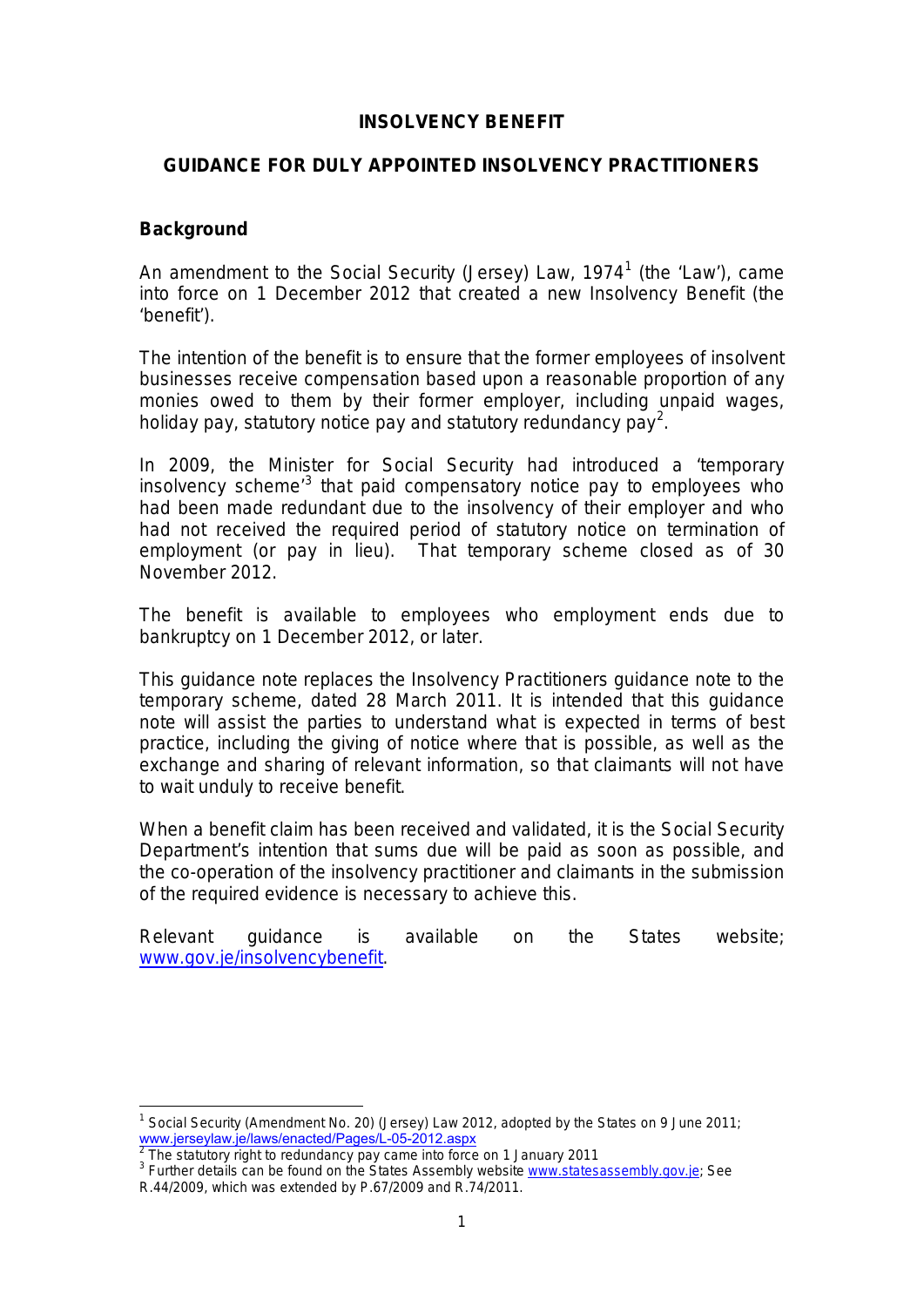# **Entitlement to Insolvency Benefit**

To qualify for benefit, a claimant must satisfy certain conditions, which are set out in the Law (see paragraph 12 of this guidance and Article 26 of the Law). To qualify for benefit, it is essential that the former employer of the claimant is bankrupt. Bankruptcy, as defined by the Law, includes any form of insolvency that results in an inability on the part of the employer to continue trading or to continue performing the employer's activities, being insolvency that has occurred in Jersey or elsewhere; and has resulted in the employer's going into administration (however expressed), liquidation (however expressed) or receivership (however expressed) in Jersey or elsewhere or entering in Jersey or elsewhere into an arrangement (however expressed) with the employer's creditors. It does not matter whether an employer's trading or activities took place in Jersey or elsewhere.

Whilst the temporary insolvency scheme allowed the Minister to exercise discretion to make payments where an employer had ceased trading even if the business had not yet been declared bankrupt<sup>[4](#page-0-3)</sup>, a person does not qualify for benefit unless the employer is bankrupt. Claims will usually be required to be submitted to the Department prior to a declaration of bankruptcy, but benefit will not be paid until bankruptcy has been formally declared.

## **Components of Insolvency Benefit**

The benefit includes four components –

- i. Unpaid wages relating to the previous 12 months ('wages' as defined by the Employment (Jersey) Law 2003)
- ii. Holiday pay, or pay in lieu of holiday relating to the previous 12 months
- iii. Statutory redundancy pay (1 week's capped pay for each year of service, in accordance with the Employment Law)
- iv. Pay in lieu of statutory period of notice on termination of employment (up to 12 weeks' pay, in accordance with the Employment Law)

The benefit does not include compensation in respect of any other amounts owed to an individual by the former employer or through the insolvency practitioner, such as employer pension contributions or bonuses. Such amounts may be pursued by the individual as a creditor via the insolvency proceedings.

A claimant is required to mitigate their losses during their full statutory notice period and, if not employed, must be actively seeking work (unless in receipt of Short-Term Incapacity Allowance or Maternity Allowance). A claimant must not unreasonably refuse appropriate employment, including any employment offered by the insolvency practitioner. The notice pay component will be reduced, pound for pound, by certain types of income that the person receives (or could have received) during that period, including wages from employment, income from self-employment, and certain Social Security benefits.

 $4$  See P.67/2009 and R.74/2011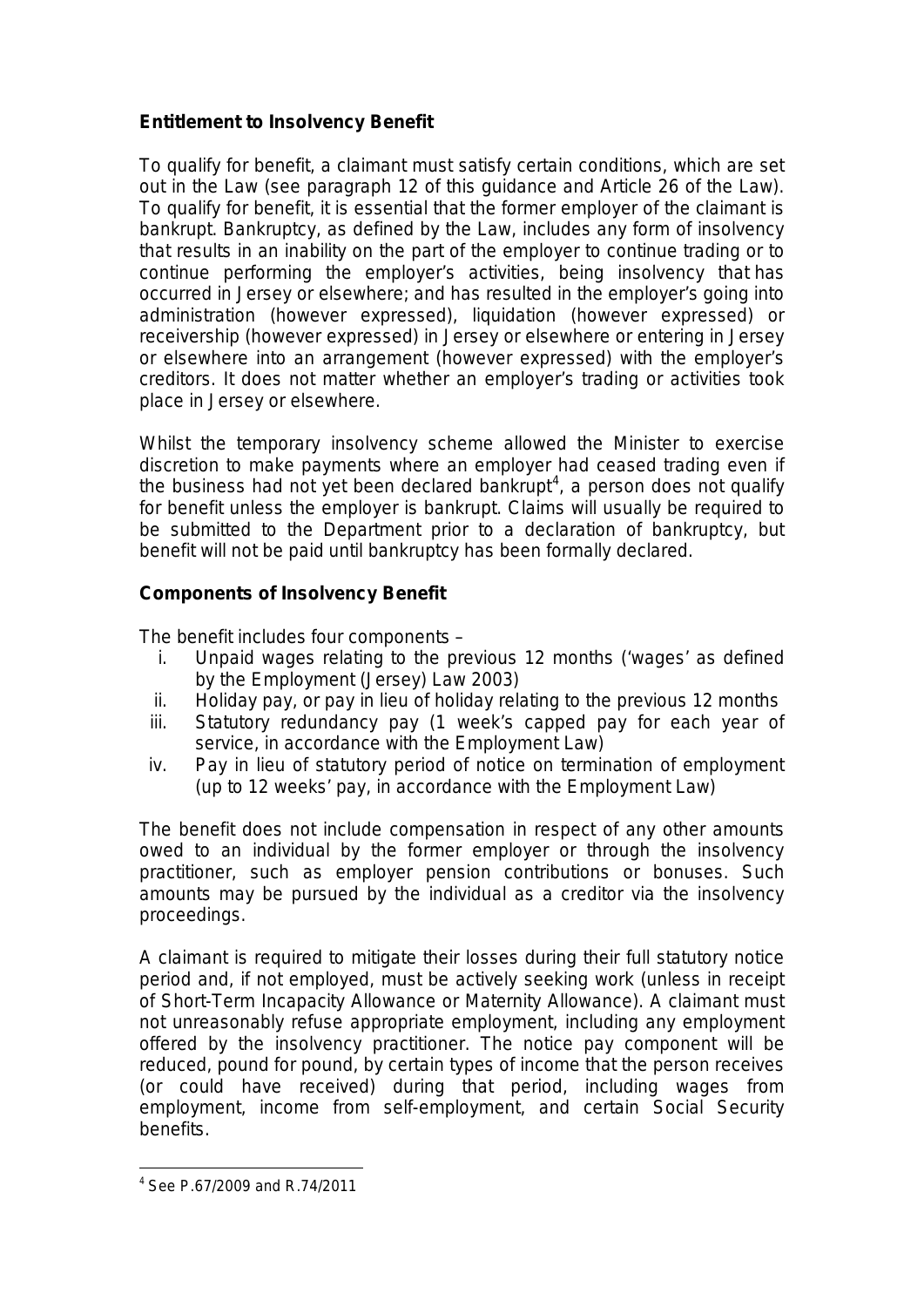# **Detailed guidance**

### Notifying the Department of potential Insolvency Benefit claims

- 1. Insolvency Practitioners (IPs) will notify the Social Security Department (SSD) of any bankruptcy which has been formally declared involving an undertaking that employs one or more employees working wholly or mainly in Jersey, irrespective of whether it is considered likely that benefit will be claimed by any employee;
- 2. IPs and the SSD will each identify a contact point within their organisation for the purpose of communication and dealing with further enquiries;
- 3. IPs will provide an indication, at the earliest possible stage, as to the number of individuals who may be entitled to claim the benefit, it being understood that this is not a binding commitment.
- 4. IPs will provide employees with details of the benefit, copies of the claim form and notify them of any relevant time limits, in particular, the requirement for employee claims to be submitted to SSD within 30 days of the employee's employment ending.
- 5. IPs will advise the SSD of any offers that have been made to employees to stay on in continued employment after notice has been given and whether those offers have been accepted or declined and the reasons if declined.
- 6. IPs will provide details to the SSD of any sums paid to any employee who has remained in continued employment after notice has been given.
- 7. IPs will deal with the SSD in an open and co-operative manner.

#### Notice of termination of employment

Claimants are required to submit a claim form to the SSD which includes a declaration that the SSD *"may check this information with my former employer, their representatives, the relevant office holder in insolvency, and other government departments and agencies, as well as any new employer that I work for during the period of notice."*

Information will primarily be exchanged between the employee and SSD, however IPs are expected to provide the following documentation:

8. Written notice to employees of any bankruptcy which has been formally declared and which has any effect in Jersey, together with an indication of any special issues arising with respect to their terms of employment, such as whether the work was seasonal in nature;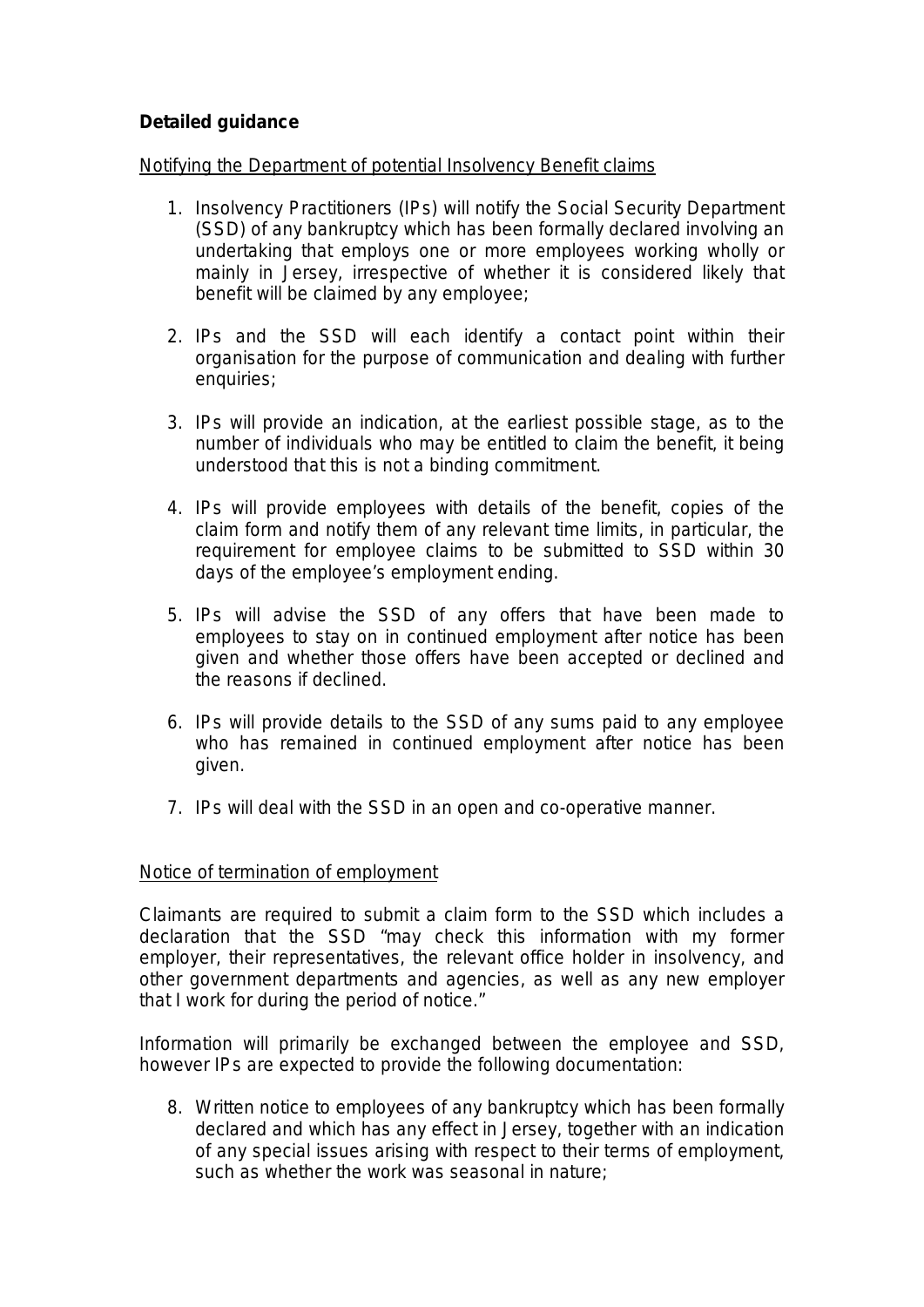- 9. Written notice of termination of employment to each employee at the earliest opportunity (where the employer has not already given notice) and a copy of such written notice to be provided to the SSD;
- 10. A schedule identifying the following information (where it is available to the IP) in regard to each employee who might qualify for benefit, irrespective of whether the IP can confirm that benefit will be claimed by any employee;
	- Name of employee
	- Address
	- Social Security number
	- Date of birth
	- Weekly wage
	- Length of service
	- Period of notice owed, indicating where notice, or part of it, has either been serviced by an employee or paid in lieu
	- Whether there have been any gaps in service, explaining the reasons where there are any such gaps
	- Wages owed in respect of the previous 12 months
	- Holiday owed in respect of the previous 12 months
	- Statutory redundancy pay (or any part of it) that has not been paid
- 11.Copies of employee contracts of employment (identifying employment start date and contractual hours) and a copy of the most recent payslip or payroll record (to identify weekly wage).
- 12.Information, where it is available, to assist the SSD in determining whether a individual qualifies for benefit by meeting the following conditions:
	- a. The person was an "employee" of an employer, as defined by the Employment Law;
	- b. The employee was employed wholly or mainly in Jersey.
	- c. The employer is bankrupt
	- d. Bankruptcy is the main reason for the fact that the person is no longer employed
	- e. The employer has not paid the former employee any amounts owed in respect of the four components of benefit (See Article 26C(2)(a)-(d) of the Law for further detail).